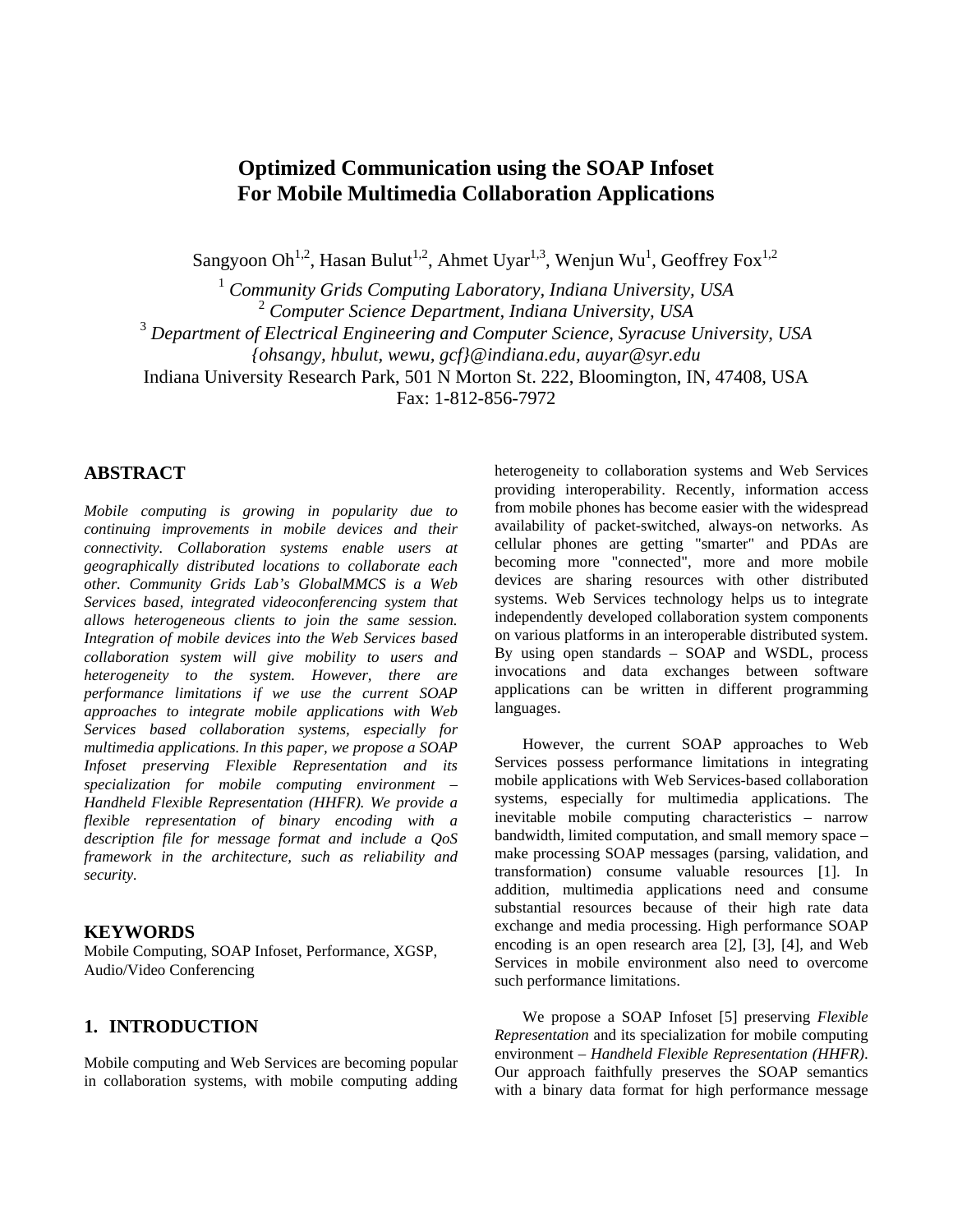transmission and processing. DFDL [6] allows us to generate any representation from binary data format specified by the DFDL description language and processed by the associated library. Alternatively conventional SOAP/XML encoding is one of message representation option to support conventional Web Services. In addition to performance issues, HHFR includes a QoS framework in the architecture to support reliability and security.

This paper describes a background of our project, our proposed flexible representation in general terms, and gives an overall architecture for our specific Handheld Flexible Representation that is suitable for mobile application with a stream of messages. Later, we give an example of an Audio/Video mobile collaboration application in Flexible Representation of Web Services. Conclusion and future works are in the final section.

## **2. BACKGROUND**

There are several important projects from academia and industry that aim to overcome performance limitations of the SOAP encoding. Extreme! Lab at Indiana University researched SOAP negotiation and binary data transfers [2], [3] for the scientific computing field. Large data sets including arrays are common in scientific computing, which is one of the most important areas of grid computing. Thus, the condition they are facing with the conventional Web Services is similar to the constraint of mobile computing. Both need to overcome performance limitations of SOAP.

The W3C Workshop on Binary Interchange of XML Information Item Sets (Infoset) [7] lists dozens of position papers from various institutes [4], [8], [9]. The purpose of the workshop is to study methods to compress XML documents. Sun's Fast Web Services [4] uses a binary encoding for the SOAP payload. The higher level protocols (WSDL for contract definition of service etc.) remain unchanged, thus you could use standard SOAP-XML for development, and have a switch that turns on the binary protocol for production deployment. DFDL [6] is a descriptive language that is proposed to describe a file or content in a binary format for Grid computing. The language is being designed to be processable via standardized parsers that read a DFDL description, along with a file or a stream of binary data, to produce structured output - XML. Description files in DFDL and associated library provide us to encode/decode binary data into/from XML or any preferred representation.

Handheld Message Service (HHMS) [10] is a general mobile communication framework that we developed to help mobile application developers. HHMS provides a core subset API of JMS for mobile application, allowing them to be seamlessly connected to a conventional publish/subscribe system using a small foot-print user library and a server-side gateway. An advantage of using publish/subscribe system in wireless environment is studied in many projects [11], [12]. It decouples message sender and receiver by delivering messages to a topic not a static address. Message queuing in conjunction with the publish/subscribe paradigm of HHMS provides a reliable message delivery mechanism. HHFR is a part of HHMS programming model that provides a base communication protocol for mobile devices. The session chooses its transport protocol at the beginning, and the stream of messages is transmitted over the chosen transport. Currently our HHMS implementation provides two transport protocol choices - TCP and HTTP.

Oracle Web Conferencing is a real-time web conferencing system offered by Oracle Real Time Collaboration (RTC) software [13]. It provides cobrowsing between collaborators, whiteboard usage, polling, chatting, and voice streaming. It is a good example of current collaboration systems movement towards Web Services. By integrating disparate and independently developed applications using Web Services, collaboration systems will have rich features while avoiding redundant developments. RTC Integration Services uses Web Services paradigm of sending XML messages to facilitate easy integration between existing business applications.

We have developed XML based General Session Protocol (XGSP) [14], [15], a Web Services based conference control framework, to integrate various videoconferencing systems such as H.323-based systems, AccessGrid [16], and SIP [17] -based systems. Any MBONE tool can join a XGSP session to send/receive A/V stream. In addition to real-time videoconferencing clients, XGSP also supports streaming media clients so that those streaming media clients can receive real-time videoconferencing streams. RealPlayers on cellular phones can receive streams in videoconferencing sessions in RealMedia format.

## **3. GENERAL FLEXIBLE REPRESENTATION**

A data model and its representation is a key factor for interchanging complex data format in distributed application developments. There is "no silver bullet" representation for every application domain. Thus, in application developments, it is important to have a good balance between data transparency for interoperability and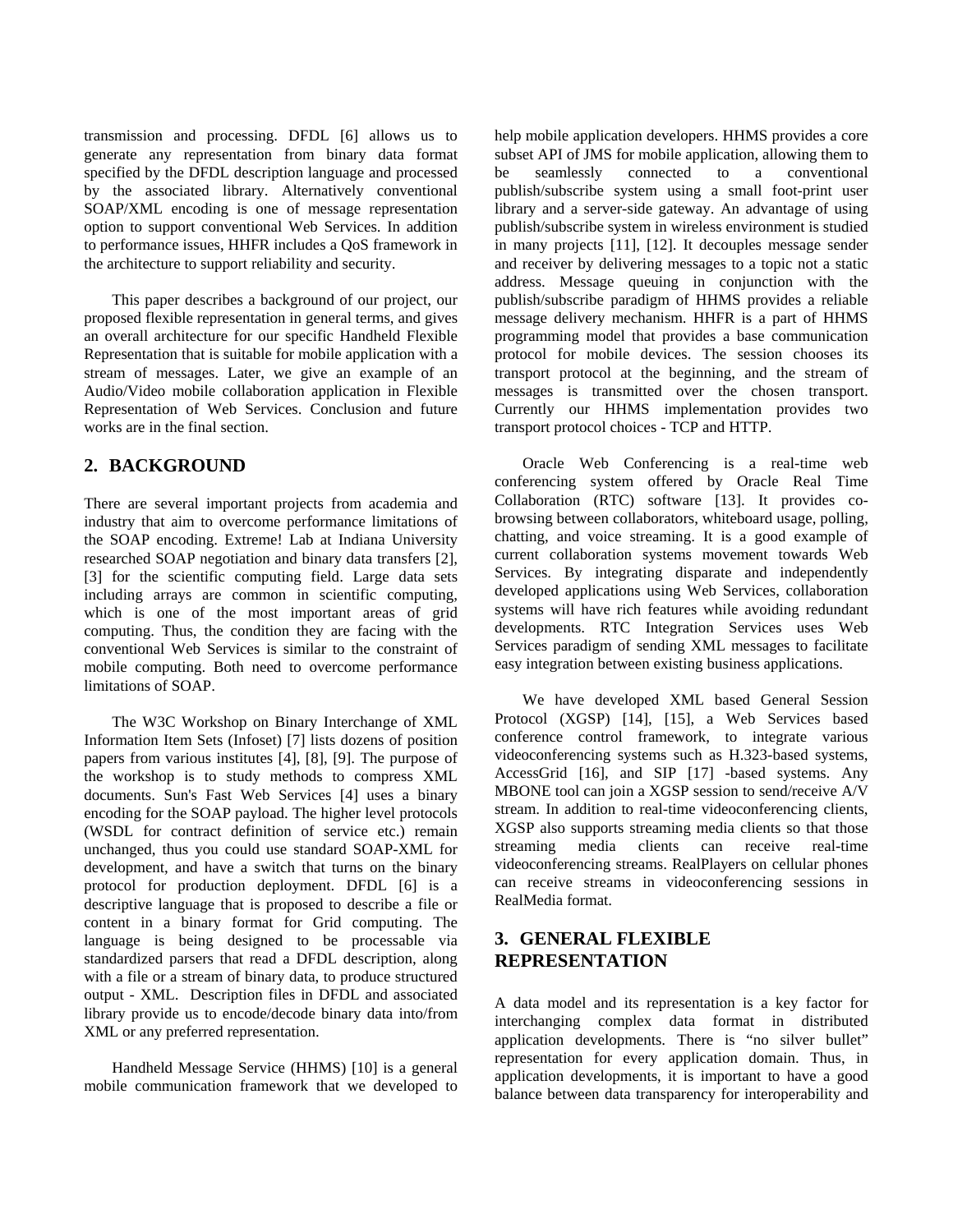data format efficiency for the performance. For instance, XML is a human-readable, ubiquitous, and self-descriptive form of the data representation. SOAP provides the message architecture to allow independently developed disparate software modules (components) interact seamlessly. It, however, imposes serious performance overheads such as data conversions from/to textual format and parsing the structure, particularly in applications, such as A/V conferencing, mobile applications, and highperformance parallel computing. It is hard to address this problem on the individual message level, but it appears to be possible to combine SOAP structure and binary message format in high performance stream processing.

## **3.1 Flexible Representation of Data**

Our Flexible Representation for a SOAP Infoset defines a collection of schemes that includes a binary encoding scheme of SOAP message, a reliable messaging scheme, a security model and a negotiation specification. It demonstrates an efficient and reliable way of transmitting messages in Web Services. The Handheld Flexible Representation (HHFR) is a specialization of this for mobile computing environment. Representations are transformed by filters. Filter  $F_{12}$  transforms Representation *A1* to *A2*. For instance, a white board application in Web Services needs a pair of points to draw a line while if you draw a wire-line trace, you might need a sequence of point data. An example XML representation of wire-line trace data for a white board application, which we name it as representation  $A<sub>1</sub>$ , can be as follows:

```
<wb:wireline> 
    <wb:points> 
       <wb:x>0</wb:x> 
       <wb:y>0</wb:y> 
    </wb:points> 
    ..... 
    <wb:points> 
       <wb:x>100</wb:x> 
       <wb:y>100</wb:y> 
    </wb:points> 
</wb:wireline>
```
A binary format representation with tokens could be &\$0\$0......\$1100100\$1100100& – a representation *A2* (after removing some zeros). A description file of the filter  $F_{12}$  transforms the representation  $A_1$  to  $A_2$  using some well defined scheme. For example, a description file in DFDL for the above XML data can be as follows:

```
<xs:complexType name="Wireline"> 
    <xs:annotation><xs:appinfo>
```

```
<representation repType="binary" 
                            byteOrder="bigEndian"/> 
    </xs:appinfo></xs:annotation> 
    <xs:sequence minOccurs="number of points" 
                 maxOccurs="number of points"> 
       <xs:element name="x" type="dfdl:binaryInt"/> 
       <xs:element name="y" type="dfdl:binaryInt"/> 
    </xs:sequence> 
</xs:complexType>
```
 The idea works best in a series of messages – a stream in Web Services. They have a data representation that has a WSDL schema and includes a SOAP message header that is largely unchanged (except for message label/number) throughout the stream in many cases. By separating representation and data, only the changing data and this in a high-performance binary representation is exchanged. The representation – DFDL structure of the data, and the unchanging parts of the SOAP message header are transported only at the beginning of stream. This is analogous to process in WS-SecureConversation where all messages in a stream share a security approach negotiated at the start of the stream.

## **3.2 Negotiation of Session Characteristics**

The initial negotiation is a stage where two end-points exchange characteristics of the following stream where a stream for us is a special case of a session. For example, in a HHFR session between a mobile device and a gateway, the mobile device that is capable of Flexible Representation initiates *negotiation* with the mobile gateway. Then, Flexible Representation-capable HHMS Gateway receives the negotiation in a conventional SOAP message format over the HHMS transport. Subsequently, the gateway responds to the negotiation request with its capability in SOAP format. A capability response includes a data format for exchange, a reliable messaging scheme, and a security model. The agreed message format is used throughout the session. In addition to negotiating stream configuration, the header of stream is stored in Context Store. Currently, we use an ad-hoc scheme to store Context information. We intend to use the OASIS WS-Context [18] or any specification that the community adopts for such dynamic meta-data.

## **4. HANDHELD FLEXIBLE REPRESENTATION SOFTWARE ARCHITECTURE**

In this section, we will briefly describe the software architecture of HHFR. Since binary messages are exchanged as a stream in the HHFR session, we need to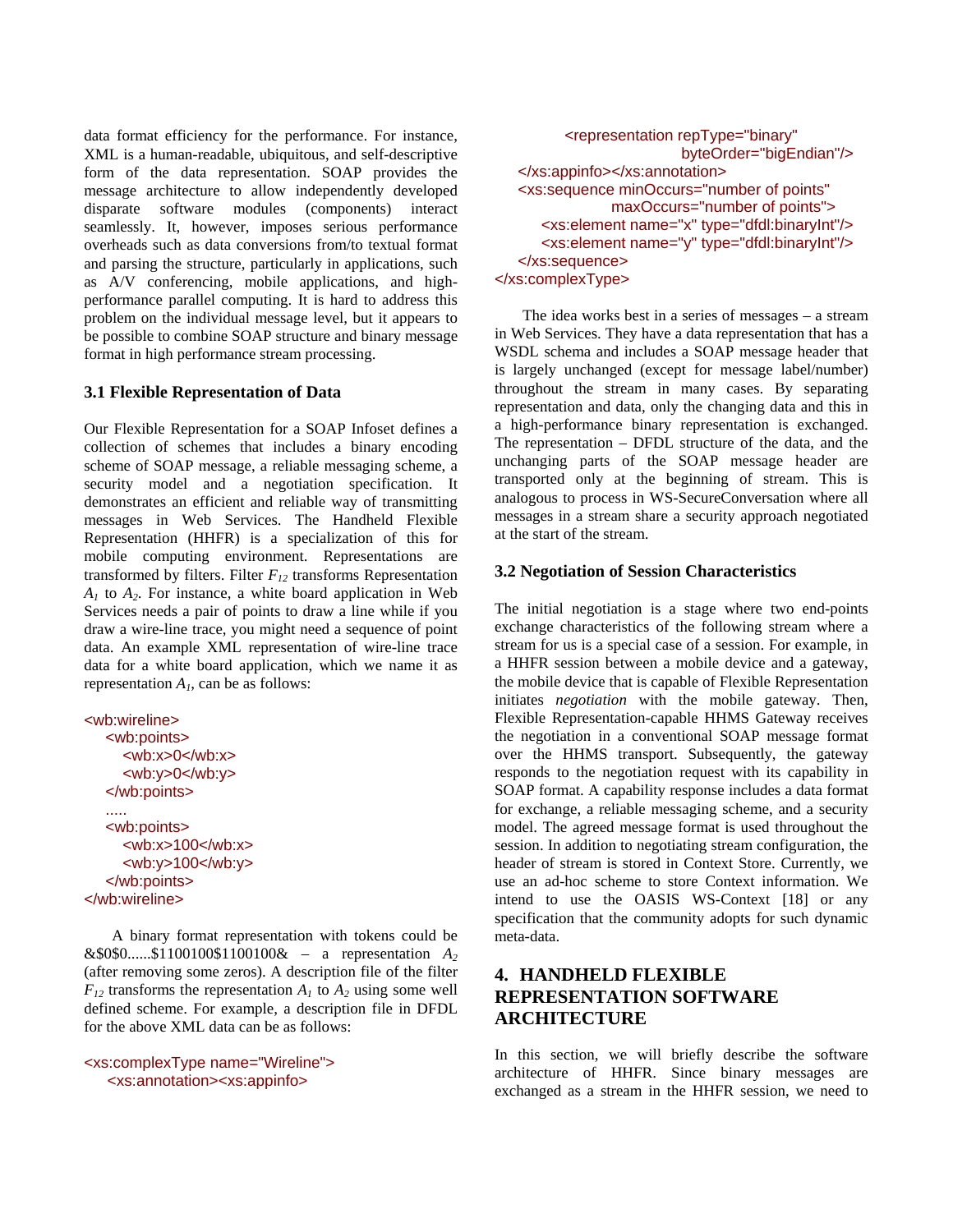change the representation of conventional Web Service specifications in areas like reliable messaging. Thus, we use customized HHFR schemes to ensure reliability and security model as well as SOAP Infoset encoding. At the beginning of a session, two end-points negotiate the desired quality of services (QoS) such as a reliable messaging scheme and security as well as an encoding/decoding format for binary messages. Fig. 1 is an overview of HHFR implemented as a part of HHMS in Web Services.



**Figure. 1. Flexible Representation for mobile devices** 

#### **4.1 Anatomy of Message in Flexible Representation**

Message in our proposed binary form of SOAP Infoset achieves SOAP conformance using DFDL encoder/decoder and one-time transport of the SOAP message header. Later, the SOAP header, locally stored in gateway context server, is bound together with SOAP encoded body part to form a conventional SOAP message. The message encoding and decoding depend on a message format description file in DFDL. The message generation components are shown in Fig. 2. Each context block has a "pointer" to the place where context is stored (URI in the context store) that is different by each stream. The context has another "pointer" to the particular Flexible Representation used (URI - <xmlns:xs=http://grids.ucs.indiana.edu/FlexRep/>). It is similar to XML/SOAP namespace [19] and includes the description of data structure and negotiating scheme. Fig. 3 shows the context block.

HHFR uses two different level of message structure. The first is a low level application independent HHMSlevel structure. The IPv4 [20] packet header is defined by bits, such as the first 4 bits for version. Our HHMS implementation defines a message format similar to the way IPv4 defines header. It defines the first integer as session ID, the second integer as state flag, and so on.

Hence, the format can not be changed without new system deployment.



#### **Figure. 2. Relationship of different forms of SOAP messages and their defining context**

For the higher level structure, however, we use a descriptive way to represent the application SOAP Infoset as a binary message. A ContextHandler - a filter which utilizes DFDL reader/writer (encoder/decoder) - transforms a SOAP message or message capturing SOAP Infoset in any representation to a binary message format with the message format described in a DFDL file. During a message generation, a transformed binary SOAP message is put in a message block as a payload. Fig. 4 shows an example of message block in our design. Defining a message format by a description file provides a flexible way of changing message format in dynamic fashion that we can hardly expect from the base HHMS data encoding scheme. Of course processing a description file involves a possible parsing and validating error check.



**Figure. 3. Context block Figure. 4. Message block** 

Mobile clients of any application that could be bound to a JMS (Java Message Service) [21] or a NaradaBrokering [22] transport are capable of using HHFR. The current HHMS API provides a core subset of the JMS API. Therefore, applications where a message format has a payload and zero or more properties are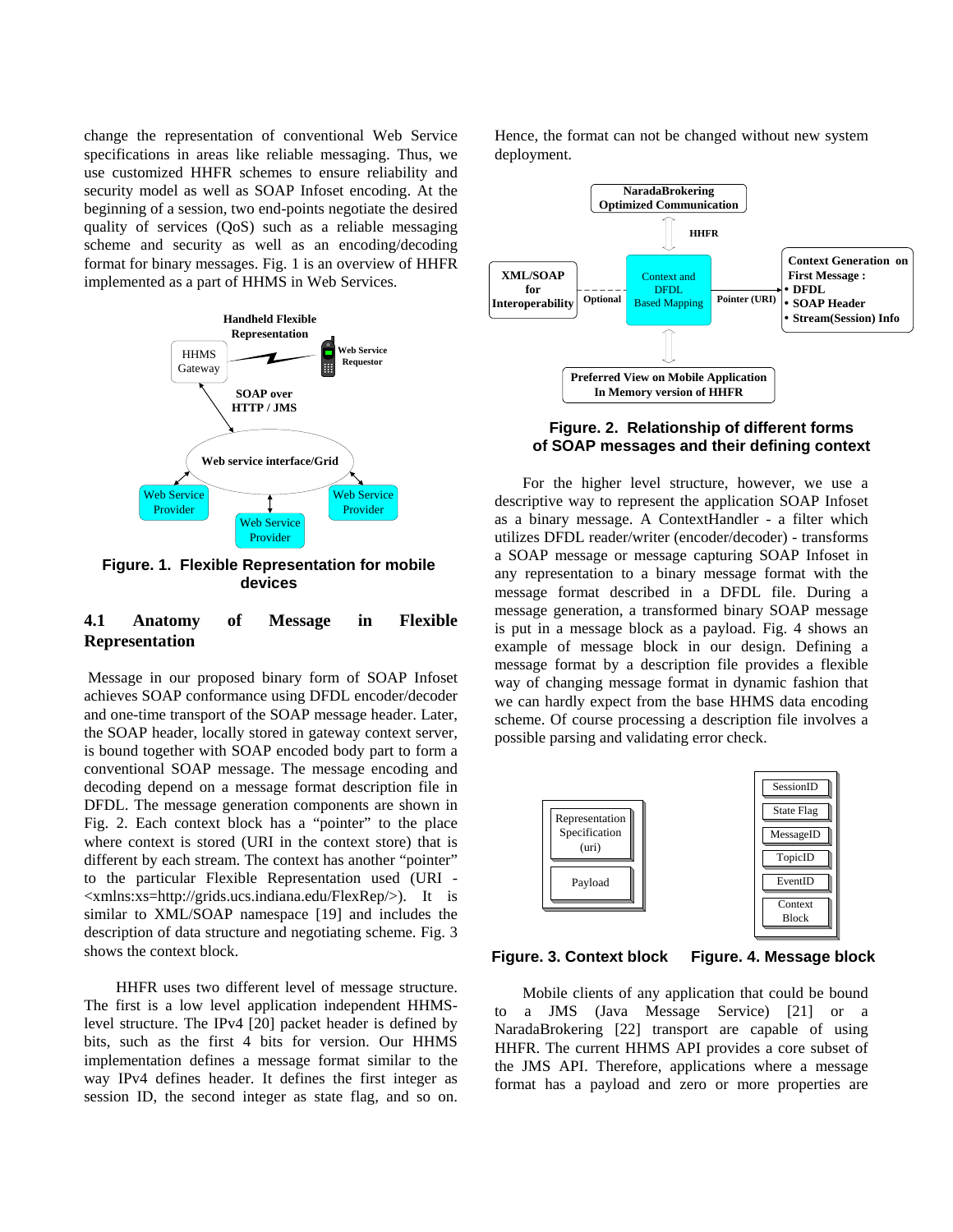naturally supported by our architecture. Subscribing to a JMS or NaradaBrokering topic and later unsubscribing defines joining and leaving sessions or starting and stopping streams.

#### **4.2 HANDLERS**

Handlers are system modules in the architecture that implement a context mapping (encoding/decoding message) and QoS issues. ContextHandler is implemented as a filter. It encodes and decodes messages based on the context in the context store. The conventional SOAP is one encoding option in ContextHandler. DFDL generates reader/writers from associated library for transforming representation between formats specified by the DFDL syntax file. A dynamic generation of mapping code is important to support general Web Services applications and their mobile applications without any new static code deployment.

WS-ReliableMessaging [23] is a quality of service specification from IBM and Microsoft. It is a transport independent SOAP specification and the implementation of this specification traces messages and assures delivery. We implement WS-RM on the message stream so that ReliabilityHandler traces each message block and ensures the guaranteed message delivery. The basic idea is optimized use of ACK (positive acknowledgement of receiving message) and NAK (negative acknowledgement of receiving message), reducing ACK and sending NAK when receiver detects a missing message ID. Each endpoint needs to have an RM processor and this must be compatible with overall reliable messaging so that the message sender can send message without prior knowledge about one type of receivers.

SOAP inherits few intrinsic weaknesses of XML [24], [25]. The new Web Service security proposal – WS-Security [26] describes how to authenticate two end-points to each other and to check the message integrity and message confidentiality. In our Flexible Representation, we have to be careful to apply XML level security - WS-Security - because there is no XML message format exchange throughout the session except the initial negotiation stage. We simplify a complex transaction model of WS-Security. The SecurityHandler use current existing Internet protocols and transport level encryption mechanisms to secure a session between the gateway and the mobile application. It participates in the negotiation and authenticates with HTTP-based authentication, such as HTTP Basic and HTTP Digest. And for the message encryption, the HTTP session use a HTTPS support from J2ME MIDP 2.0 [27]. For the non-HTTPS device, custom

authentications and encryptions can be used with a lightweight encryption library [28].

## **5. EXAMPLE: A/V CONFERENCING IN MOBILE COMPUTING ENVIRONMENT**

Global Multimedia Collaboration System (GlobalMMCS) is a prototype system designed to verify and refine our XGSP conference control framework. GlobalMMCS with mobile clients depicts a good example of our approach - the Flexible Representation for a SOAP Infoset and HHFR. Since its videoconferencing has utilized the idea when it is designed, the session integrated with HHFR is an example of a Flexible Representation system. In particular it uses a modification of the RTP data format (adding a topic pointer) as an optimized flexible representation.

Fig. 5 shows overall architecture of GlobalMMCS. GlobalMMCS prototype is built on the NaradaBrokering middleware. NaradaBrokering nodes route audio/video events to various communities and collaboration clients.



**Figure. 5. GlobalMMCS architecture** 

A/V processing components such as video mixer, audio mixer and image grabber servers are developed using Java Media Framework [29] (JMF). We use the protocol stacks OpenH323 [30] and NIST-SIP [31] to implement the H.323 gateway and SIP gateway. The XGSP Session Server manages real-time A/V sessions. It receives messages from gateways and web server through different control topics on the NaradaBrokering. The XGSP web server provides an easy-to-use web interface to schedule meetings, join XGSP conferences and for administrators to perform the tasks of the system management. The NaradaBrokering infrastructure provides a scalable distributed messaging platform for RTP communications in these A/V collaboration applications. Any RTP client or server who wants to join XGSP session can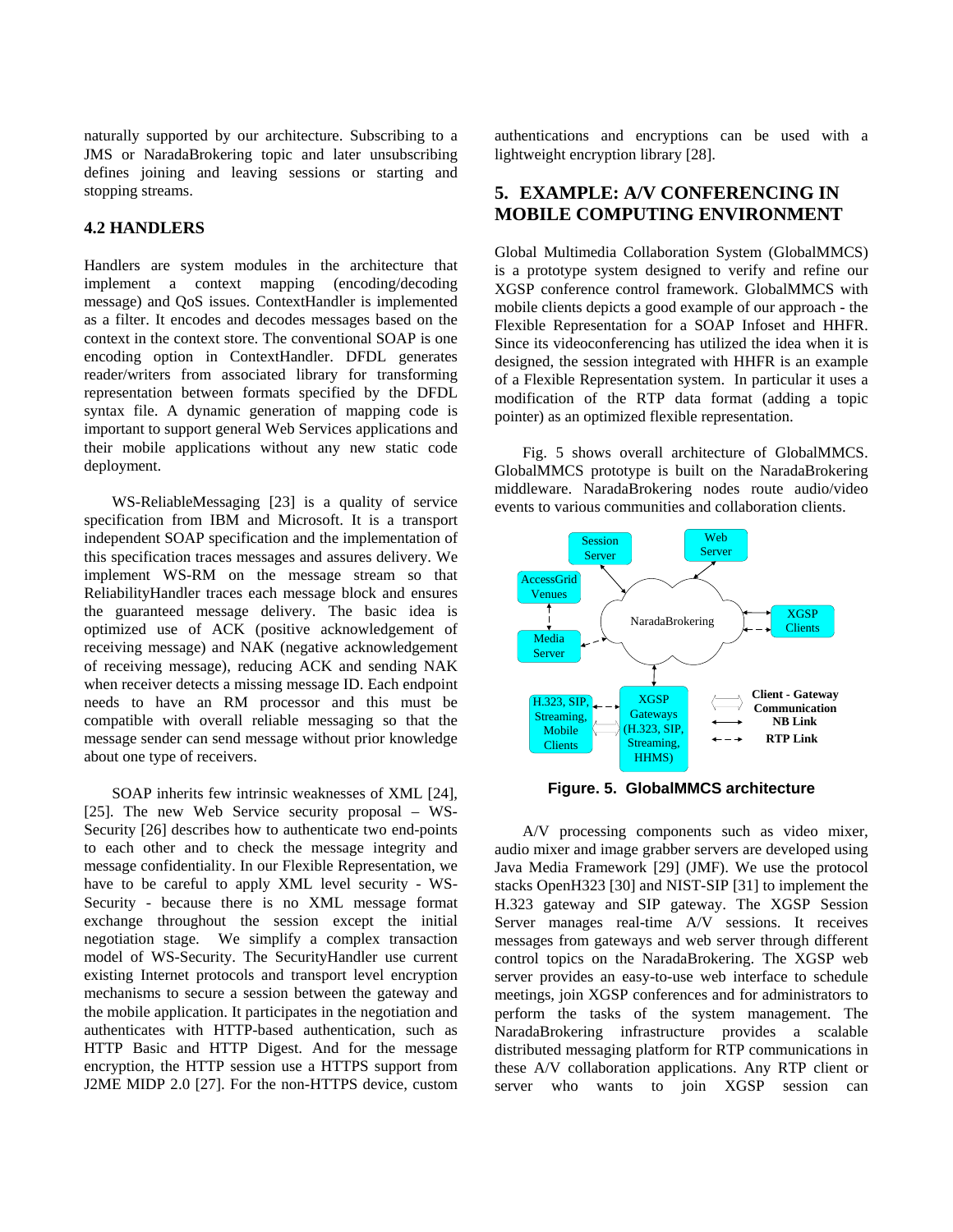subscribe/publish to the provided topics to receive and send A/V streams.

In order to integrate mobile devices to videoconferencing sessions the HHMS Gateway plays an important role as a Web Service interpolating between mobile and desktop Grids. Due to the limited capabilities of mobile devices, such as limited bandwidth, processing and memory capability, we cannot expect them to function with the power of a A/V client on a desktop PC and the HHMS Gateway provides the illusion to GlobalMMCS that the mobile clients are fully functional.



#### **Figure. 6. Interactions between HHMS gateway and GlobalMMCS**

A cell phone camera application for cellular phones can be provided as an example for this. Fig. 6 depicts a scenario that includes mobile device, HHMS Gateway and other components in GlobalMMCS. We developed a camera application to develop, implement and refine HHFR. We used Nokia 3650 [32] which has an embedded camera and MIDP 1.0 installed on it. Taking a picture and

sending it to a server take several seconds. The image size is also 160x120 pixels. In order to send them to a videoconferencing session, we need to provide these pictures as continues video stream. We developed an application using JMF library to achieve image-to-stream conversion. This module also resizes the images by a factor of 2 before the conversion. The result video stream will be 320x240 pixels in size. The application then pushes the stream to the media server. The steps can be summarized as follows:

- 1. Camera application sends a SOAP message to HHMS gateway including ID of the session which client wants to join, including client ID. These are required to send JoinSession message to XGSP Session Server. HHMS gateway sends JoinSession message.
- 2. Upon receiving the reply from XGSP Session Server, HHMS Gateway replies to the camera application
- 3. Camera application takes pictures at predefined time intervals and put the image data inside message block as a payload. Session ID, client ID, topic ID and event ID are included as well. Event ID is used as a sequence number for images.
- 4. HHMS gateway takes the payload and forwards the image data to the corresponding image-to-stream converter module. The converter module is configured by HHMS gateway during the initialization step.
- 5. When the camera application wants to leave the session, it sets the state flag in message block to tell HHMS gateway that user wants to leave the session. In that case, camera application can leave the payload empty.
- 6. If the state flag is set, HHMS gateway sends LeaveSession message to XGSP Session Server.
- 7. Session Server releases resources dedicated on Session Server and Media Server after receiving LeaveSession





**Figure. 7. A/V mobile prototype demo pictures**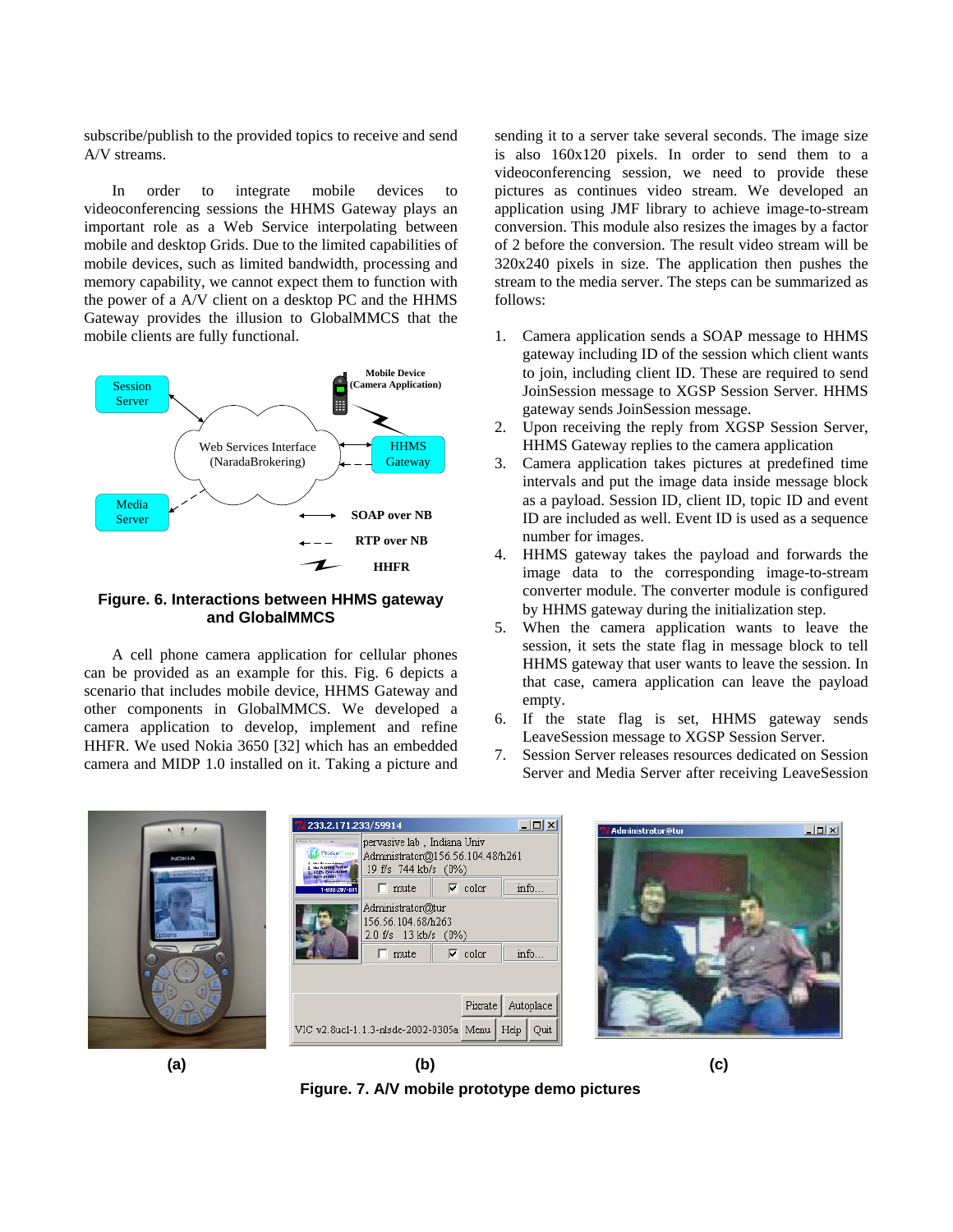message from HHMS Gateway.

A similar scenario can be followed to send images from streams in the videoconferencing sessions to the mobile device. But this one requires a filter similar to XGSP Streaming Gateway to convert streams into a sequence of images.

Image shown in Fig. 7a shows a RealMedia stream played in RealPlayer on cellular phone. The original stream is a stream in XGSP session and the stream played on the cellular phone is converted by XGSP Streaming Gateway. Fig. 7b and 7c show the stream produced from the images captured by the camera application on the cellular phone. Fig. 7b shows it in VIC (Videoconferencing Tool used in AccessGrid) panel which shows all of the streams in that AccessGrid session. Fig. 7c shows only the stream produced from the images received from the camera application in a VIC frame. The captured images produced by the camera application on the cellular phone are converted into H.263 video stream format by an image-tostream converter module developed using JMF library.

### **6. COMPARISON**

Our Flexible Representation for SOAP Infoset tries to make more general and higher quality-of-service solution: W3C's MTOM [33] and XOP [34] preserve the basic structure of XML documents. It keeps tagged data model in the MIME format and only document contents are encoded in any binary format. Thus, it removes a data conversion problem of the conventional SOAP. It, however, imposes the same parsing overhead because it preserves hierarchical structure of its contents. We rather serialize SOAP/XML structure in binary format with tokens, but still keep data transparency with the data description file. Sun's Fast Web Services uses Abstract Syntax Notation 1 (ASN .1) [35]. Its schemas allow defining various binary or textual formats, still it doesn't use universal format of data model - XML schemas. Extreme! Lab shares the idea of negotiated binary protocol for scientific data with our Flexible Representation in an efficient way. Though, since their current implementation is focusing on high-performance scientific data processing, it is lack of general schema model for binary data format.

## **7. CONCLUSIONS AND FUTURE WORK**

In this paper, we propose a new paradigm of Web Services for mobile computing in collaboration systems. We describe our approach to SOAP Infoset encoding that preserves the SOAP semantic with a binary format for high performance message transmission and processing in collaboration systems while avoiding performance bottlenecks of SOAP, such as data conversion and parsing. The quality of services in the software architecture provides reliability and security model. Handheld Flexible Representation addresses specialized issues, like reliability and security model in intermittent and vulnerable wireless communications. Generally, HHFR scheme offers performance advantages in most of collaboration applications that is session based including Audio/Video Conferencing and shared Whiteboard.

Handheld Flexible Representation is currently partially implemented. The negotiation prototype is implemented over HHMS. Handlers are going to be implemented. The performance measurements are expected to show effectiveness of HHFR will be followed.

XGSP framework and its implementation GlobalMMCS enable multiple communities to collaborate with each other. Integrating mobile devices to GlobalMMCS expands collaboration systems to mobile environment. Mobile clients are able to send data (audio, video, etc.) to real-time collaboration sessions.

A dynamic resource discovery and a dynamic generation of Web Service client interface which would be generated by WSDL (Web Services description language) is out of scope of this paper. We assume that mobile clients have enough knowledge of Web Services to generate proper SOAP message. Currently, we use an adhoc scheme to store Context information. We intend to use the OASIS WS-Context or whatever the community adopts for such dynamic meta-data. Since a negotiation stage and a binary message reading/writing add certain overhead, we need a close investigation on the threshold of the architecture. This benchmark will lead us to the domain that we can get advantages of using Flexible Representation. Additionally, we need to investigate how much overhead introduced by adding QoS features with the same reason.

#### **REFERENCES**

- [1] J. Kobielus, "Wrestling XML Down To Size: Reducing The Burden On Networks And Servers", *Business Communications Review*, Dec. 2003, p. 35-38.
- [2] K. Chiu, M. Govindaraju, and R. Bramley, "Investigating the Limits of SOAP Performance for Scientific Computing", *Proc. of 11th IEEE International Symp on High Performance Distributed Computing HPDC-11 2002*, July 2002, p. 256.
- [3] M. Govindaraju, A. Slominski, V. Choppella, R. Bramley, D. Gannon, "Requirements for and Evaluation of RMI Protocols for Scientific Computing", *Proc. of SC2000*, Nov. 2000.